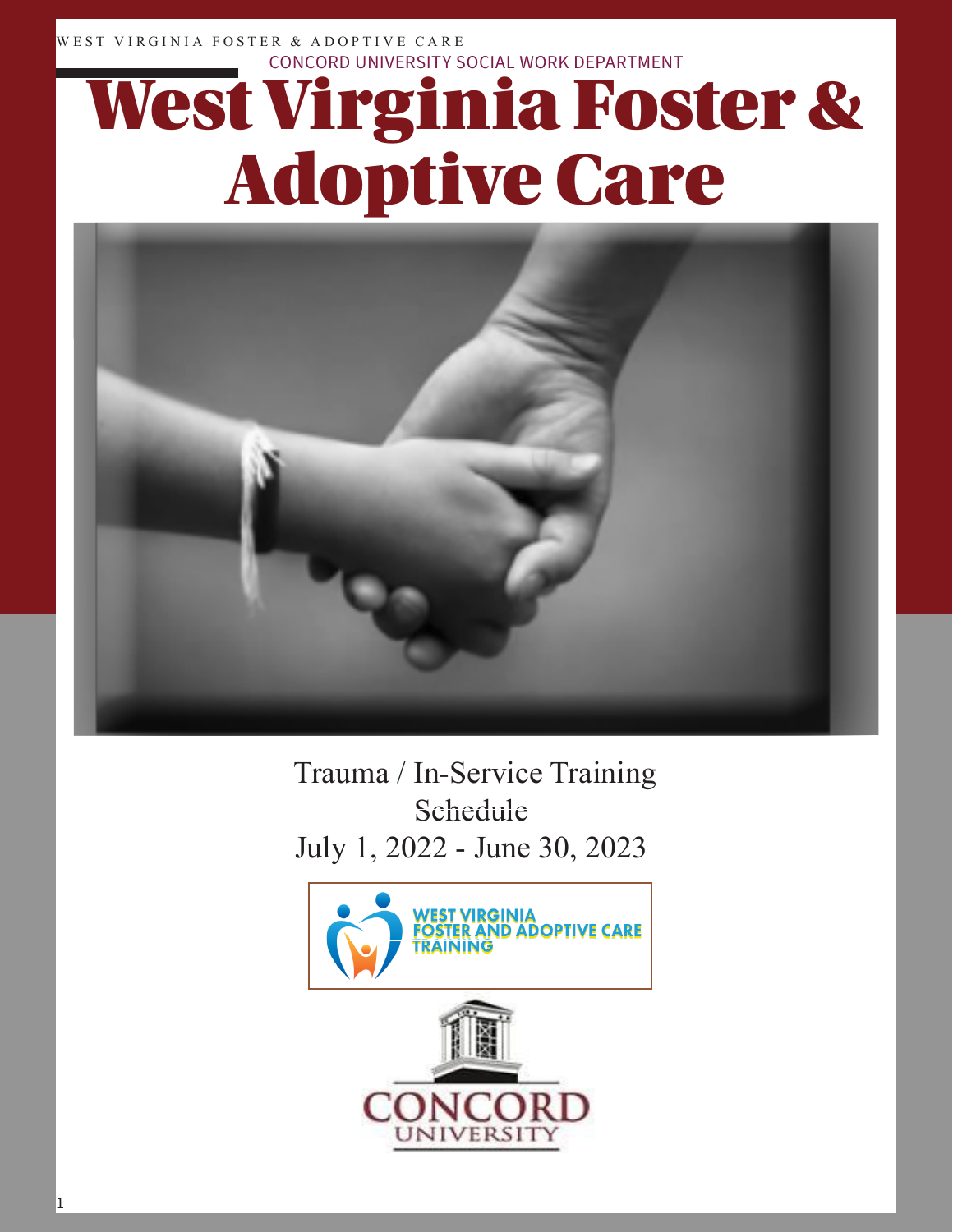# "Sometimes our work as caregivers is not for the faint of heart. But, you will never know what you are made of until you step into the fire. Step bravely!"

- Deborah A. Beasley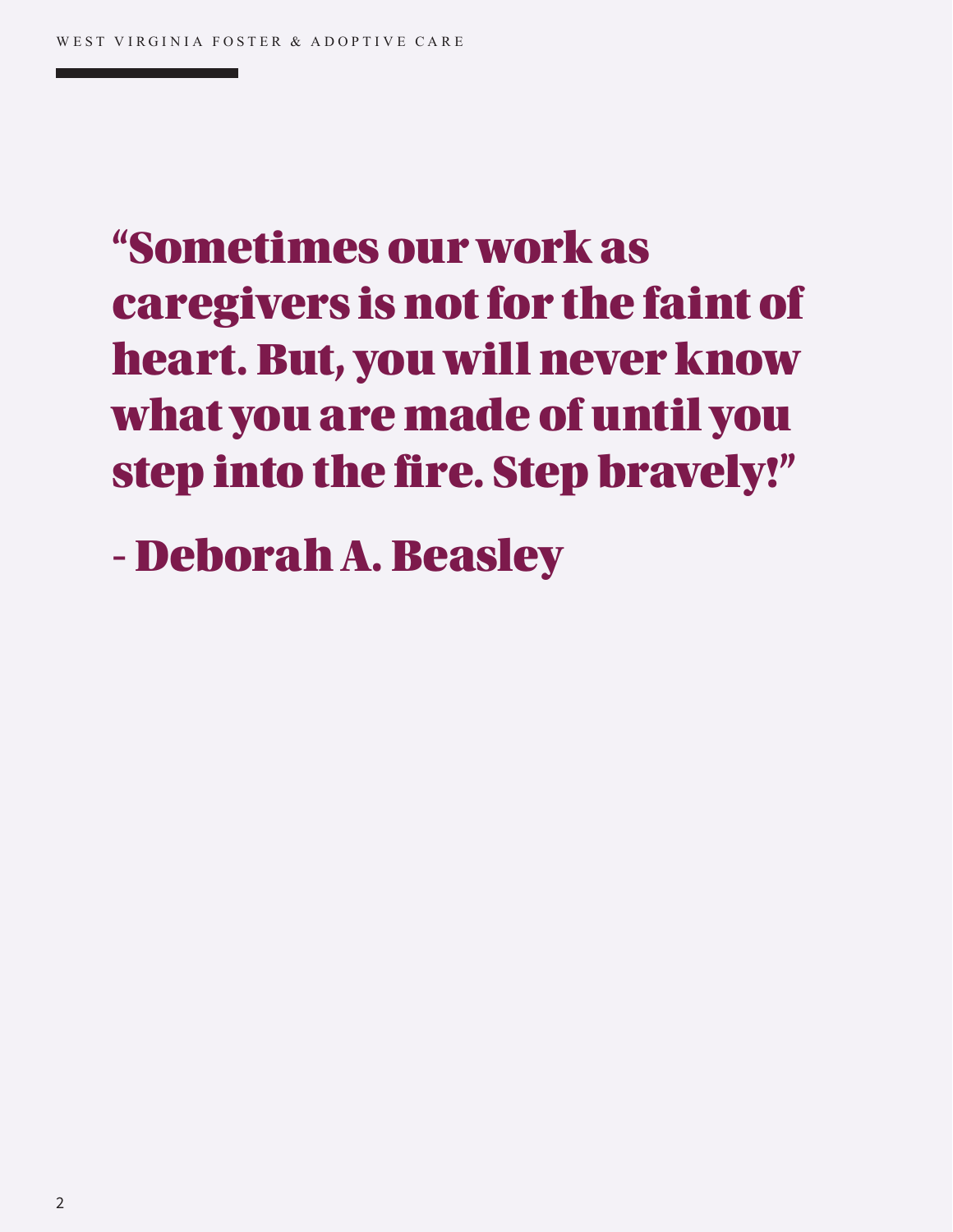#### **Contents**

| <b>WHAT IS INSERVICE TRAINING?</b>                                           | PAGES $4 & 5$          |
|------------------------------------------------------------------------------|------------------------|
| WVDHHR COUNTY CONTACT INFORMATION                                            | PAGE 6                 |
| THERAPEUTIC & SPECIALIZED FAMILY FOSTER CARE<br>AGENCIES CONTACT INFORMATION | PAGE 7                 |
| <b>JULY &amp; AUGUST 2022 SCHEDULE</b>                                       | <b>PAGES 8 &amp; 9</b> |
| <b>SEPTEMBER &amp; OCTOBER 2022 SCHEDULE</b>                                 | PAGES 10 & 11          |
| NOVEMBER 2022 & JANUARY 2023 TRAINING SCHEDULE                               | PAGES 12 & 13          |
| <b>FEBRUARY &amp; MARCH 2023 SCHEDULE</b>                                    | PAGES 14 & 15          |
| APRIL & MAY 2023 SCHEDULE                                                    | PAGES 16 & 17          |
| <b>JUNE 2023 SCHEDULE</b>                                                    | PAGE 18                |
| FREQUENTLY ASKED QUESTIONS                                                   | PAGE 19                |

#### FOR MORE INFORMATION:

Concord University Social Work Department / Foster Care Training Box F-42 P.O. Box 1000 Athens, WV 24712-1000 (304) 384-5189 wvfact@concord.edu

#### FIND US ONLINE: www.wvfact.com www.facebook.com/wvfact

THE PROVISION OF THE SCHEDULED TRAINING HEREIN IS CONTINGENT UPON CONTINUED SUPPORT THROUGH A FEDERAL IV-E GRANT ADMINISTERED THROUGH A PARTNERSHIP BETWEEN CONCORD UNIVERSITY AND THE WV DHHR BUREAU FOR CHILDREN AND FAMILIES, DIVISION OF TRAINING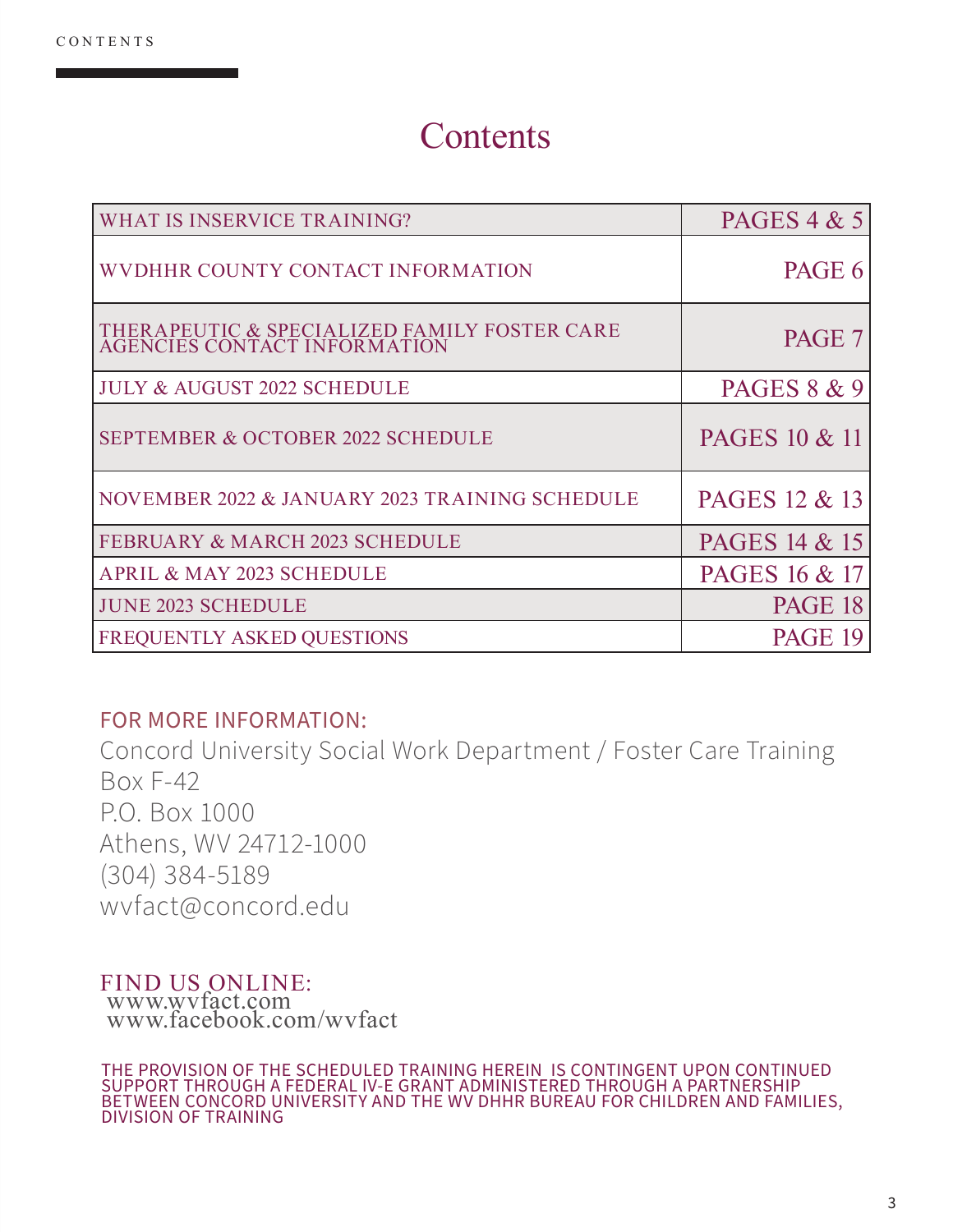# What is In-Service Training?

*The needs of Foster Parents and Caregivers change as they continue on the path of providing a healing home for children in care. For this reason, different training modules are continuiously developed to help Foster Parents / Caregivers gain the knowledge and community to navigate this ever changing dynamic between Children in Foster Care and the families who are there to aid in healing.* 

#### **Why do I have to take Trauma classes?**

Trauma-informed resource parenting involves an ongoing awareness of how traumatic experiences may affect children, families, and the human services professionals who serve them (NCTSN, 2016). These trainings are intended to give the foster / kinship families information that will prepare them for caring for a child who experienced trauma. The goals of these training include the following: Help families realize the impact of trauma; Reconize the signs and symptoms of trauma; Prevent the retraumatization of children in foster care; Fewer children requiring crisis services, such as emergency department visits or residential treatment; Fewer foster home placements, including reentries ; Overall improved child functioning and well-being. (HHS, SAMHSA, 2014)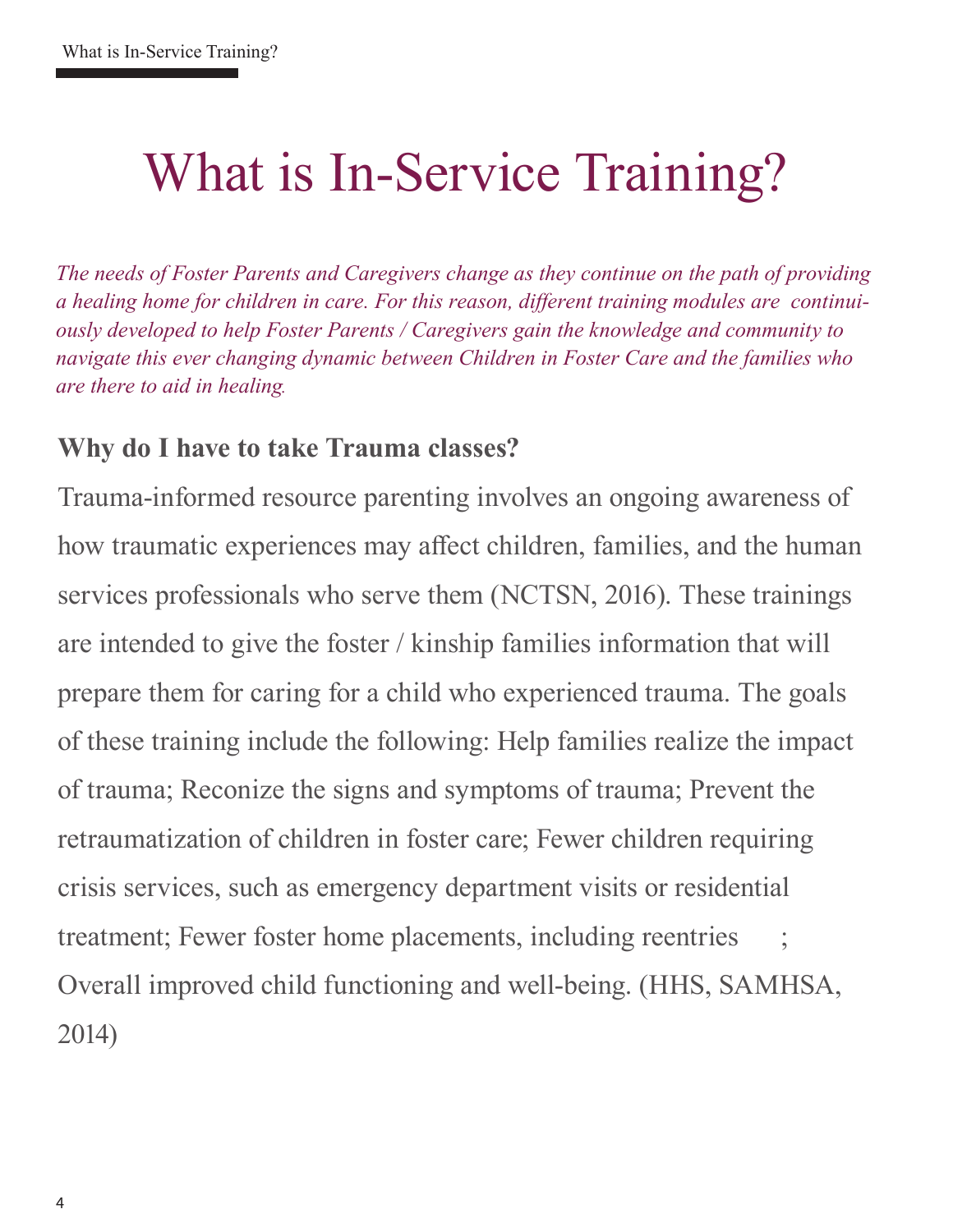- Childcare is NOT provided. Due to the sensitive nature of the material, children are not allowed to attend any WVFACT Training.
- Inclement Weather Procedure: If schools are cancelled in the county where the in-seat training is scheduled to take place, class will be cancelled.
- While it is our intention that the schedule will not be changed, it is sometimes unavoidable. Participants are encouraged to check www.wvfact.com or www.facebook.com/wvfact to confirm no changes have been made.

Trainers will discuss and work with families to develop and improve the following essential competencies neccessary for all Foster and Adoptive families:

- Protecting and nurturing children
- Meeting children's developmental needs and addressing developmental delays
- Supporting relationships between children and their families
- Connecting children to safe, nurturing relationships intended to last a lifetime
- Working as a member of a professional Multi-Disciplinary Team (MDT).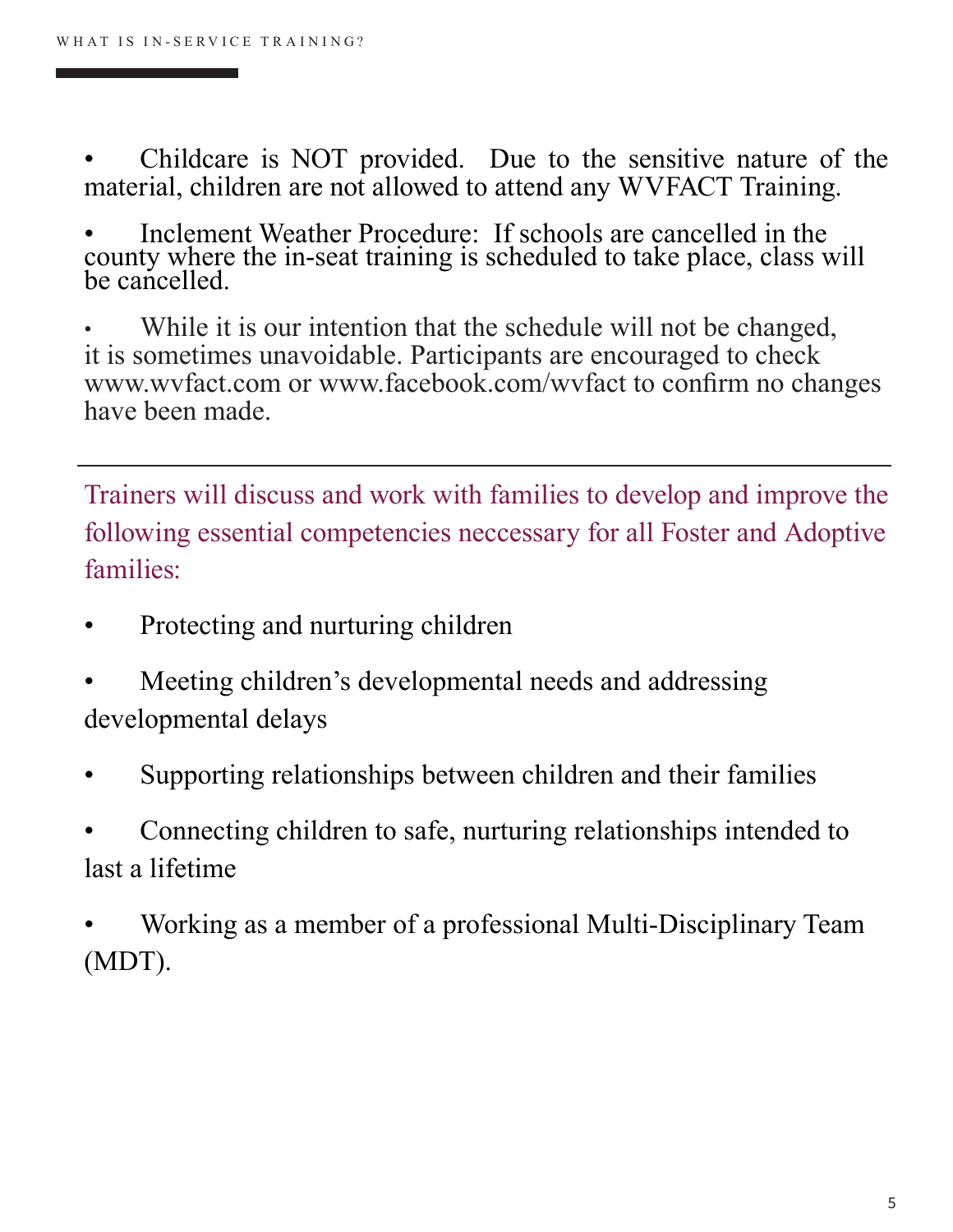## WVDHHR Home Finding Specialist

| Debbie Totten<br>Homefinding Supervisor   | <b>Greenbrier County DHHR</b>                        | 304-647-7476 ext: 76359 |
|-------------------------------------------|------------------------------------------------------|-------------------------|
| Malinda Mitchem<br>Homefinding Supervisor | <b>Summers County DHHR</b>                           | 304-466-2807            |
| Patti Harold<br><b>Backup Supervisor</b>  | Mercer County DHHR                                   | 304-425-8738 ext: 2115  |
| <b>Teresa Finster</b>                     | <b>Braxton County</b>                                | 304-269-6820 ext: 2078  |
| <b>Heather Hanshaw</b>                    | Fayette, Nicholas, &<br><b>Webster Counties</b>      | 304-465-9613 ext: 195   |
| Lori Johnson                              | <b>Raleigh County</b>                                | 304-465-9613            |
| Lisa Davis                                | Raleigh County                                       | 304-465-9613            |
| Vacant                                    | Mingo & Wyoming<br>Counties                          | 304-235-4680 ext: 2031  |
| Stephanie Lacy                            | <b>Fayette County</b>                                | 304-466-2807 ext: 217   |
| Marsha Phillps                            | McDowell & Wyoming<br>Counties                       | 304-436-8302 ext: 78194 |
| Erica Whitt                               | Greenbrier, Pocahontas &<br><b>Nicholas Counties</b> | 304-647-7476 ext: 76367 |
| Josh Lesher                               | Interstate Compact on the<br>Placement of Children   | 304-256-6930 ext 78934  |
| Christina Travis                          | Nicholas & Webster<br>Counties                       | 304-847-2861            |

Information in this table is correct as of time of printing, but is subject to change. If you are unsure of your homefinder, please call your local DHHR to get the name.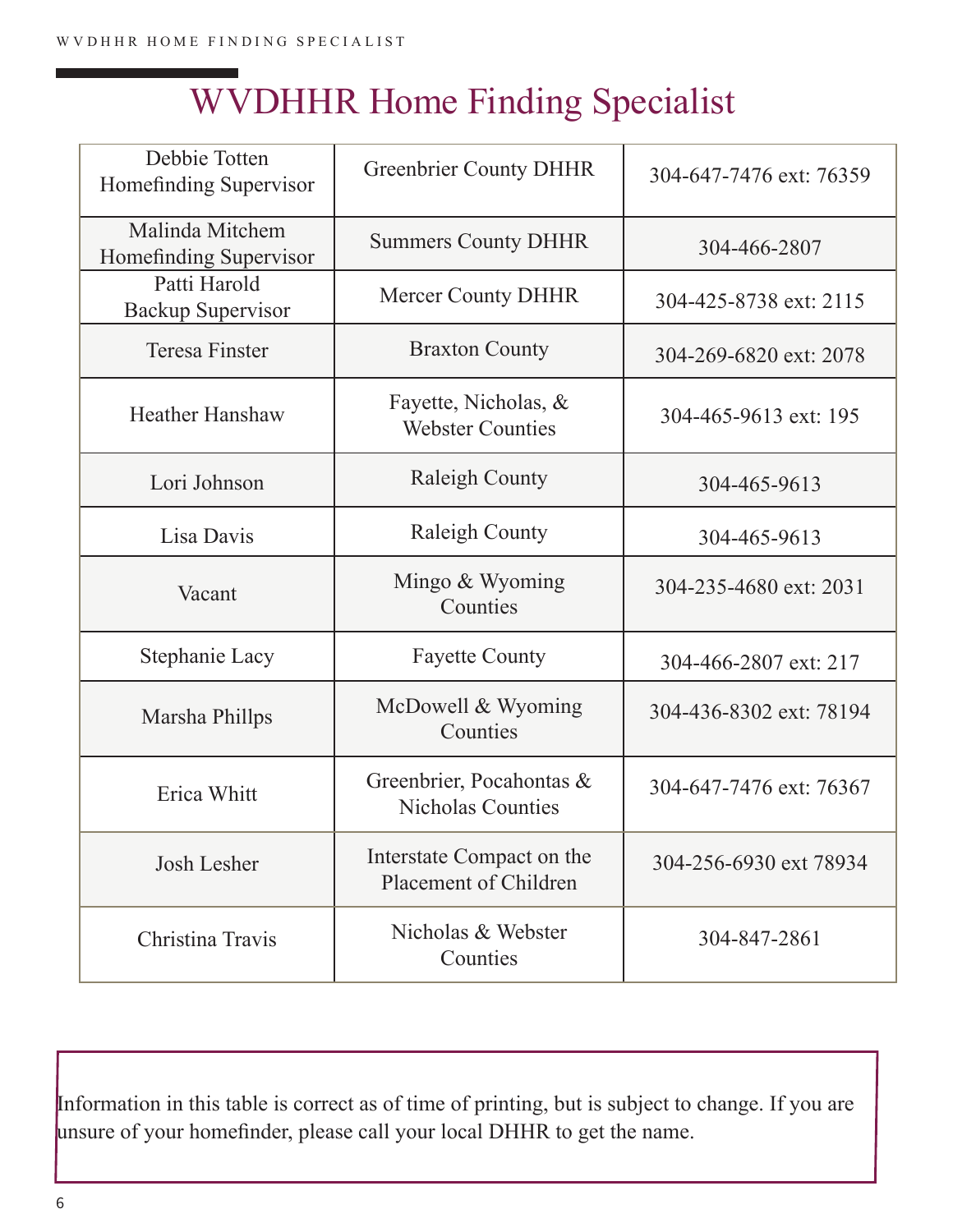### Therapeutic & Specialized Family Foster Care Agencies

| <b>Appalachian Community</b><br>Health                       | Statewide    | 304-636-3232 |
|--------------------------------------------------------------|--------------|--------------|
| Braley & Thompson -<br><b>RESCARE</b>                        | Statewide    | 304-744-2155 |
| <b>Burlington United Methodist</b><br><b>Family Services</b> | Beckley      | 304-252-8508 |
| Children's Home Society                                      | Lewisburg    | 304-645-1302 |
| Children's Home Society                                      | Northfork    | 304-862-4950 |
| Children's Home Society                                      | Princeton    | 304-431-2424 |
| Children's Home Society                                      | Summersville | 304-872-8190 |
| Genesis Youth Crisis Center                                  | Clarksburg   | 304-622-1907 |
| Kanawha Valley Center                                        | Charleston   | 304-347-9818 |
| Mission West Virginia                                        | Statewide    | 304-562-0723 |
| Pressley Ridge of Southern<br>West Virginia                  | Statewide    | 304-252-1106 |

The provision of this training is contingent upon continued support through a federal IV-E grant administered through a partnership between Concord University and the<br>WVDHHR Bureau of Children and Families, Division of Training.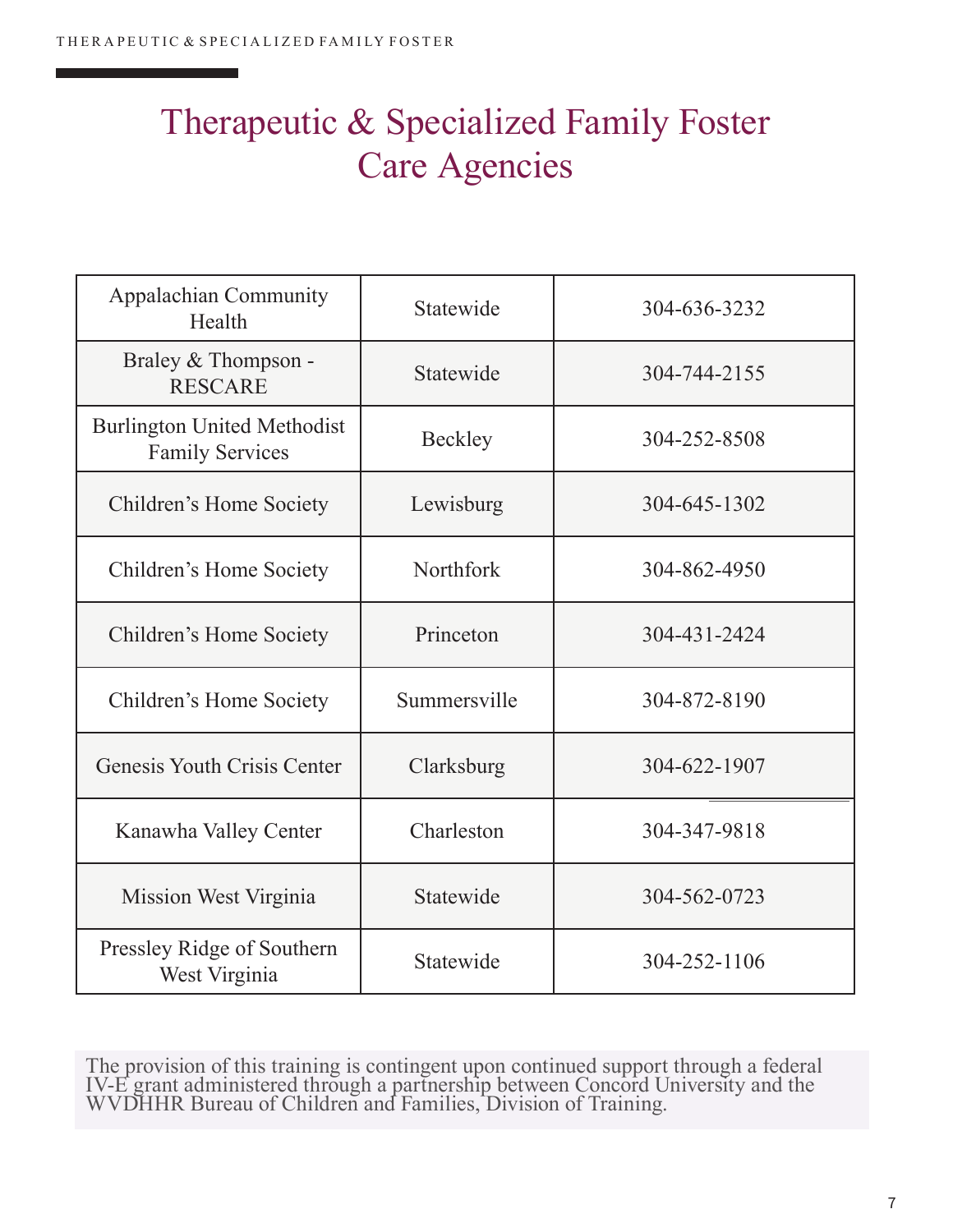### July 2022 In-Service Schedule

| Self-Care           | July 12, 2022 | 6:00 PM   | <b>ZOOM</b> |
|---------------------|---------------|-----------|-------------|
|                     |               |           |             |
| Trauma 1            | July 23, 2022 | 9:00 AM   | <b>ZOOM</b> |
| Trauma 2            | July 23, 2022 | $1:00$ PM | <b>ZOOM</b> |
| Trauma 3            | July 30, 2022 | 9:00 AM   | <b>ZOOM</b> |
|                     |               |           |             |
| <b>Cyber Safety</b> | July 30, 2022 | $1:00$ PM | <b>ZOOM</b> |
|                     |               |           |             |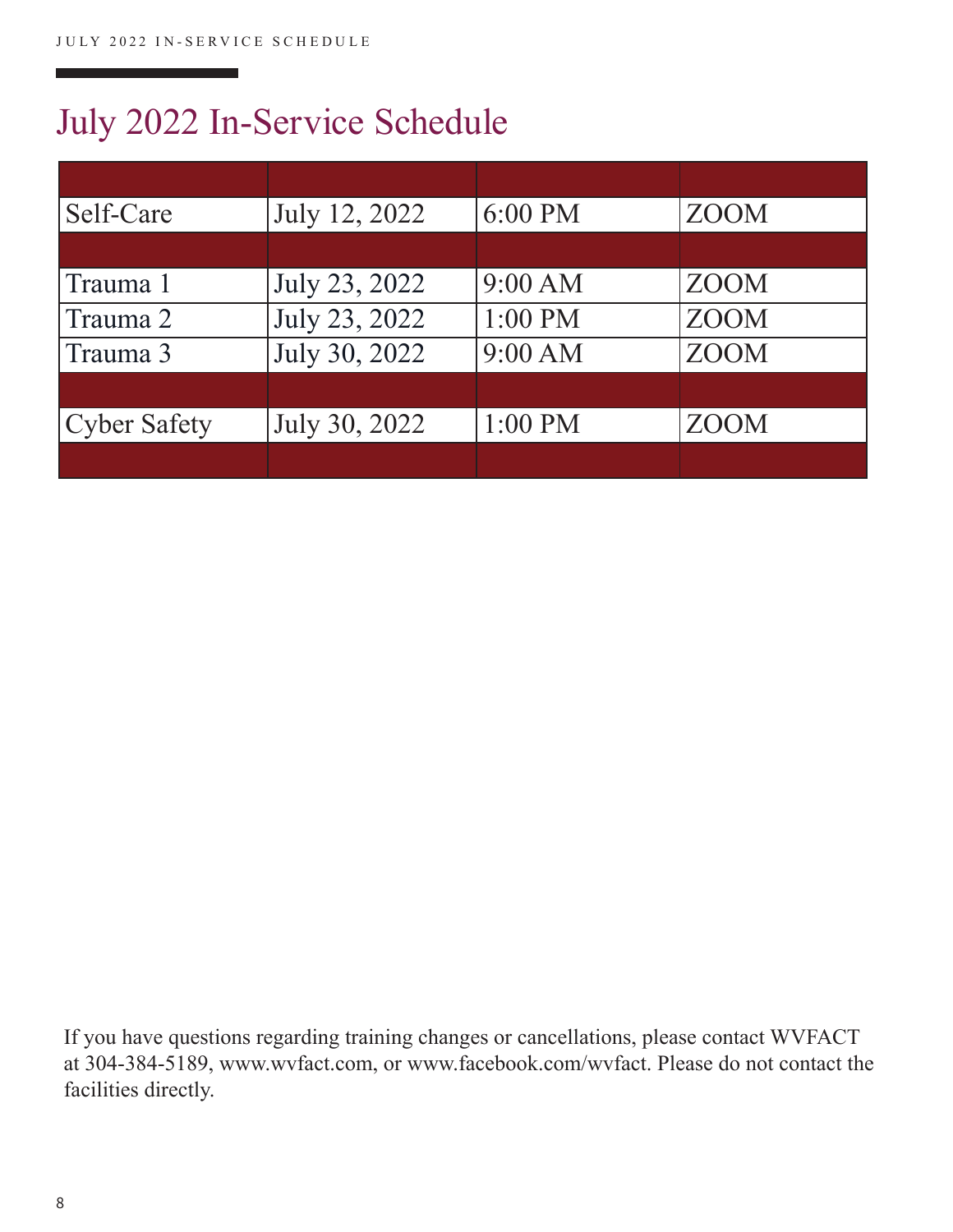### August 2022 In-Service Schedule

| Trauma 1       | August 20,         | 9:00 AM | <b>ZOOM</b> |
|----------------|--------------------|---------|-------------|
|                | 2022               |         |             |
| Trauma 2       | August 20,<br>2022 | 1:00 PM | <b>ZOOM</b> |
| Trauma 3       | August 27,<br>2022 | 9:00 AM | <b>ZOOM</b> |
|                |                    |         |             |
| <b>NAS/FAS</b> | August 27,<br>2022 | 1:00 PM | <b>ZOOM</b> |
|                |                    |         |             |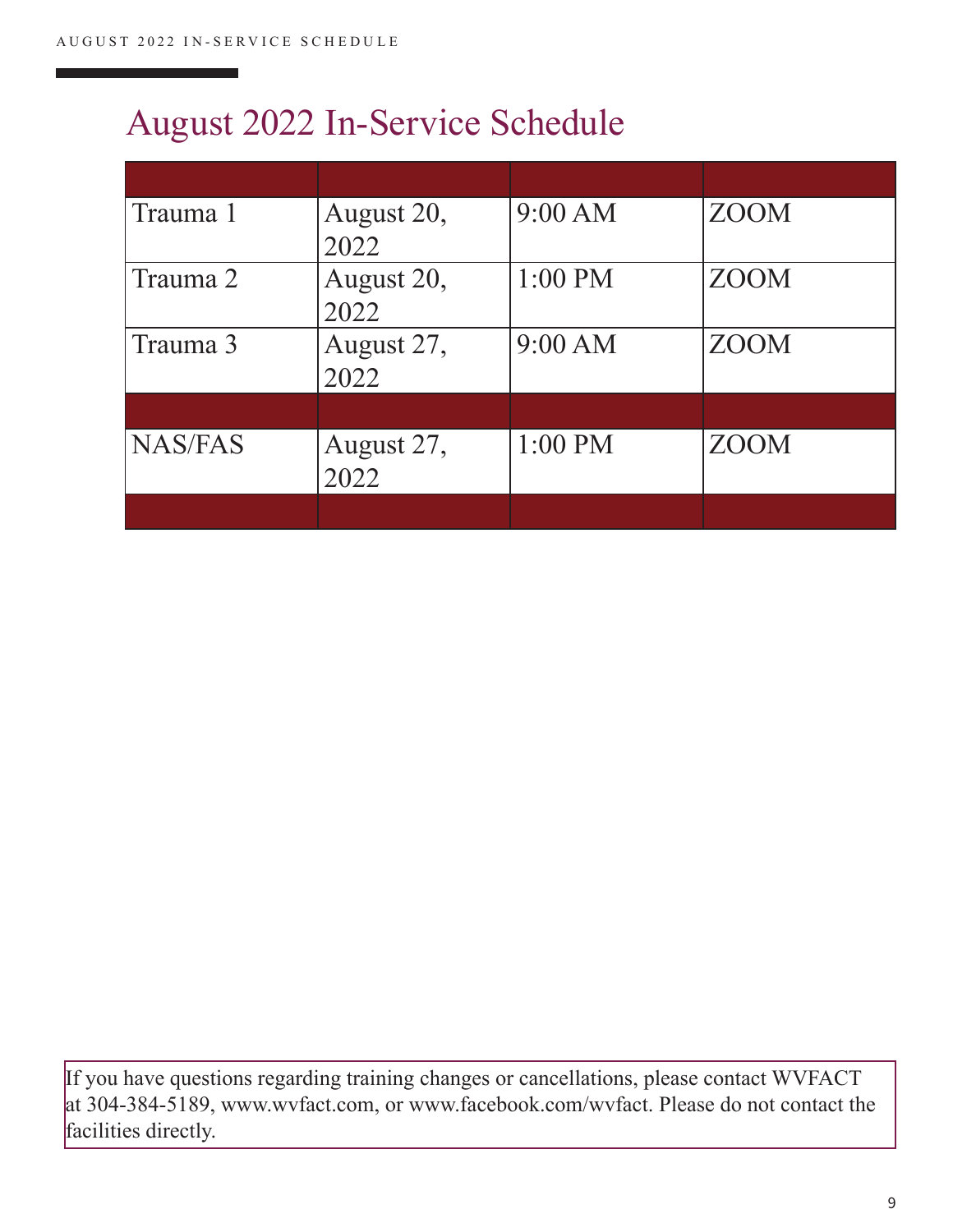### September 2022 In-Service Schedule

| Trauma 1                             | September 17,<br>2022 | 9:00 AM   | <b>ZOOM</b> |
|--------------------------------------|-----------------------|-----------|-------------|
| Trauma 2                             | September 17,<br>2022 | $1:00$ PM | <b>ZOOM</b> |
| Trauma 3                             | September 24,<br>2022 | 9:00 AM   | <b>ZOOM</b> |
|                                      |                       |           |             |
| Promoting<br>Positive Self<br>Esteem | September 24,<br>2022 | 1:00 PM   | <b>ZOOM</b> |
|                                      |                       |           |             |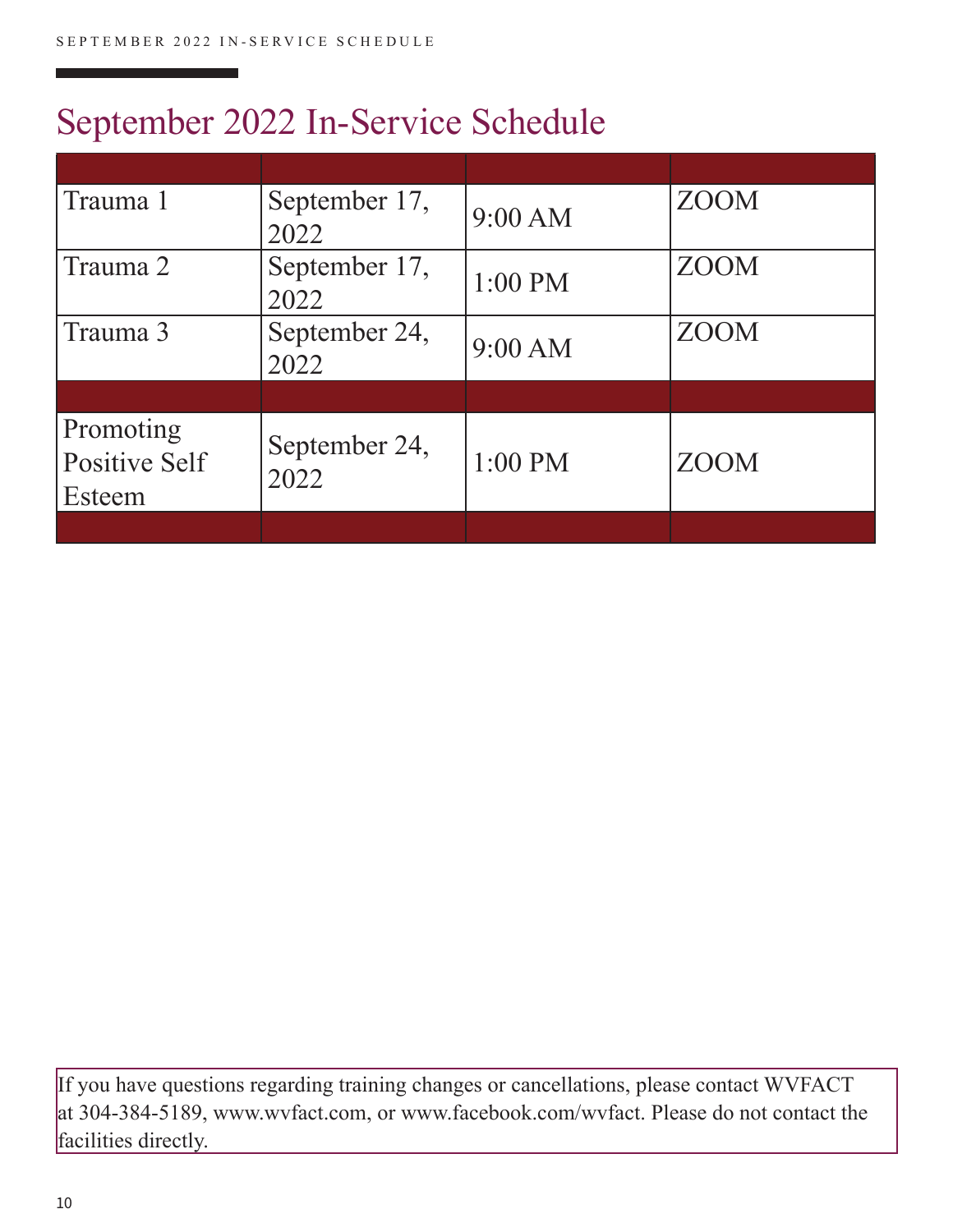### October 2022 In-Service Schedule

| Trauma 1                                 | October 15,<br>2022 | 9:00 AM   | In-Seat: Welch |
|------------------------------------------|---------------------|-----------|----------------|
| Trauma 2                                 | October 15,<br>2022 | $1:00$ PM | In-Seat: Welch |
| Trauma 3                                 | October 22,<br>2022 | 9:00 AM   | In-Seat: Welch |
|                                          |                     |           |                |
| <b>Foster Children</b><br>& the Holidays | October 22,<br>2022 | $1:00$ PM | In-Seat: Welch |
|                                          |                     |           |                |
| Trauma 1                                 | October 18,<br>2022 | 6:00 PM   | <b>ZOOM</b>    |
| Trauma 2                                 | October 20,<br>2022 | 6:00 PM   | <b>ZOOM</b>    |
| Trauma 3                                 | October 25,<br>2022 | 6:00 PM   | <b>ZOOM</b>    |
|                                          |                     |           |                |
| <b>Cyber Safety</b>                      | October 27,<br>2022 | 6:00 PM   | ZOOM           |
|                                          |                     |           |                |

If you have questions regarding training changes or cancellations, please contact WVFACT at 304-384-5189, www.wvfact.com, or www.facebook.com/wvfact. Please do not contact the facilities directly.

McDowell Commission on Aging (COA) is located at 725 Steward Street, Welch, WV 24801. To ensure we have an adequate number of training materials, please contact the WVFACT office by calling 304-384-5189 to register.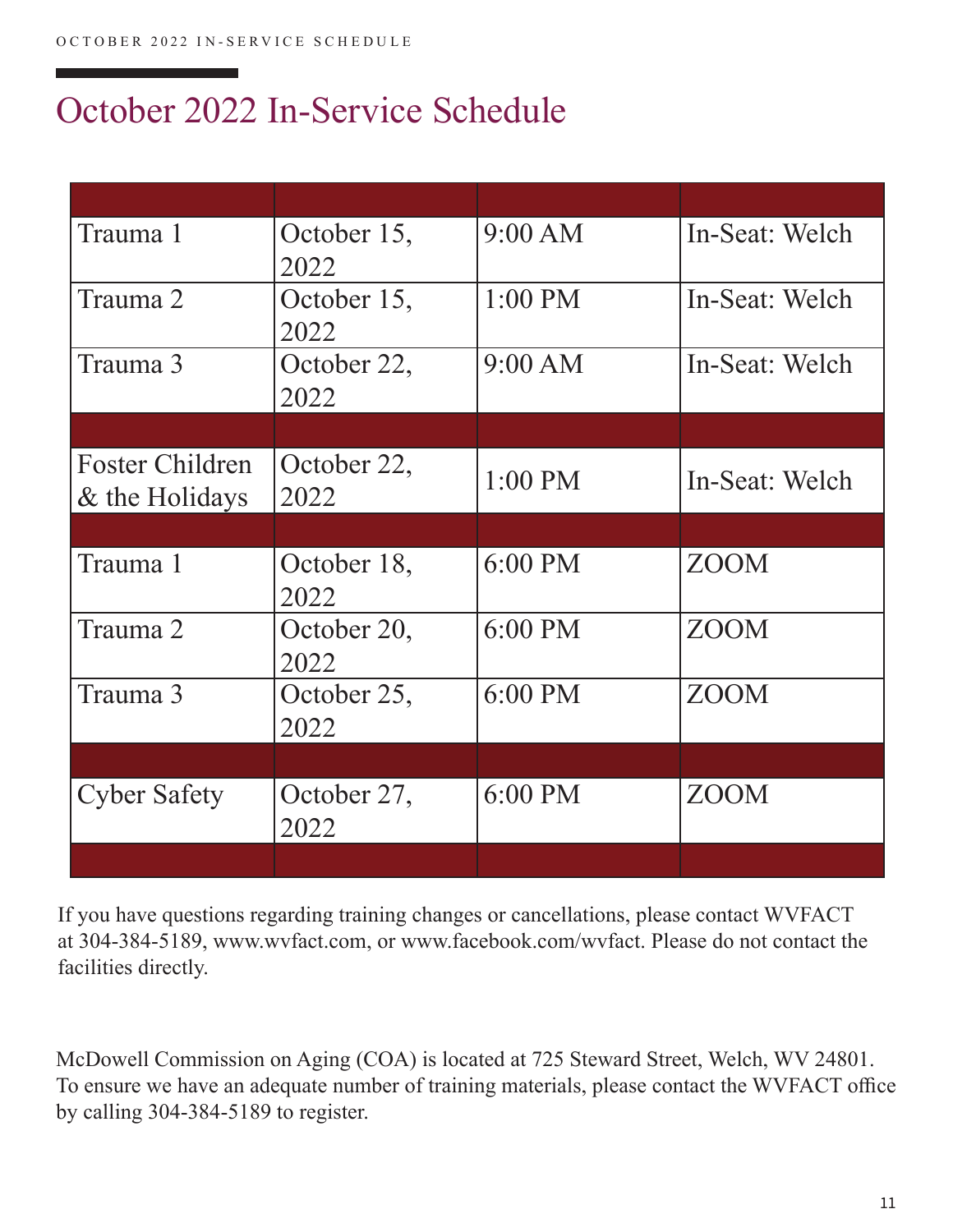#### November 2022 In-Service Schedule

| Trauma 1      | November 5,  | 9:00 AM   | <b>ZOOM</b> |
|---------------|--------------|-----------|-------------|
|               | 2022         |           |             |
| Trauma 2      | November 5,  | $1:00$ PM | <b>ZOOM</b> |
|               | 2022         |           |             |
| Trauma 3      | November 12, | 9:00 AM   | <b>ZOOM</b> |
|               | 2022         |           |             |
|               |              |           |             |
| Understanding | November 12, | $1:00$ PM | <b>ZOOM</b> |
| Discipline    | 2022         |           |             |
|               |              |           |             |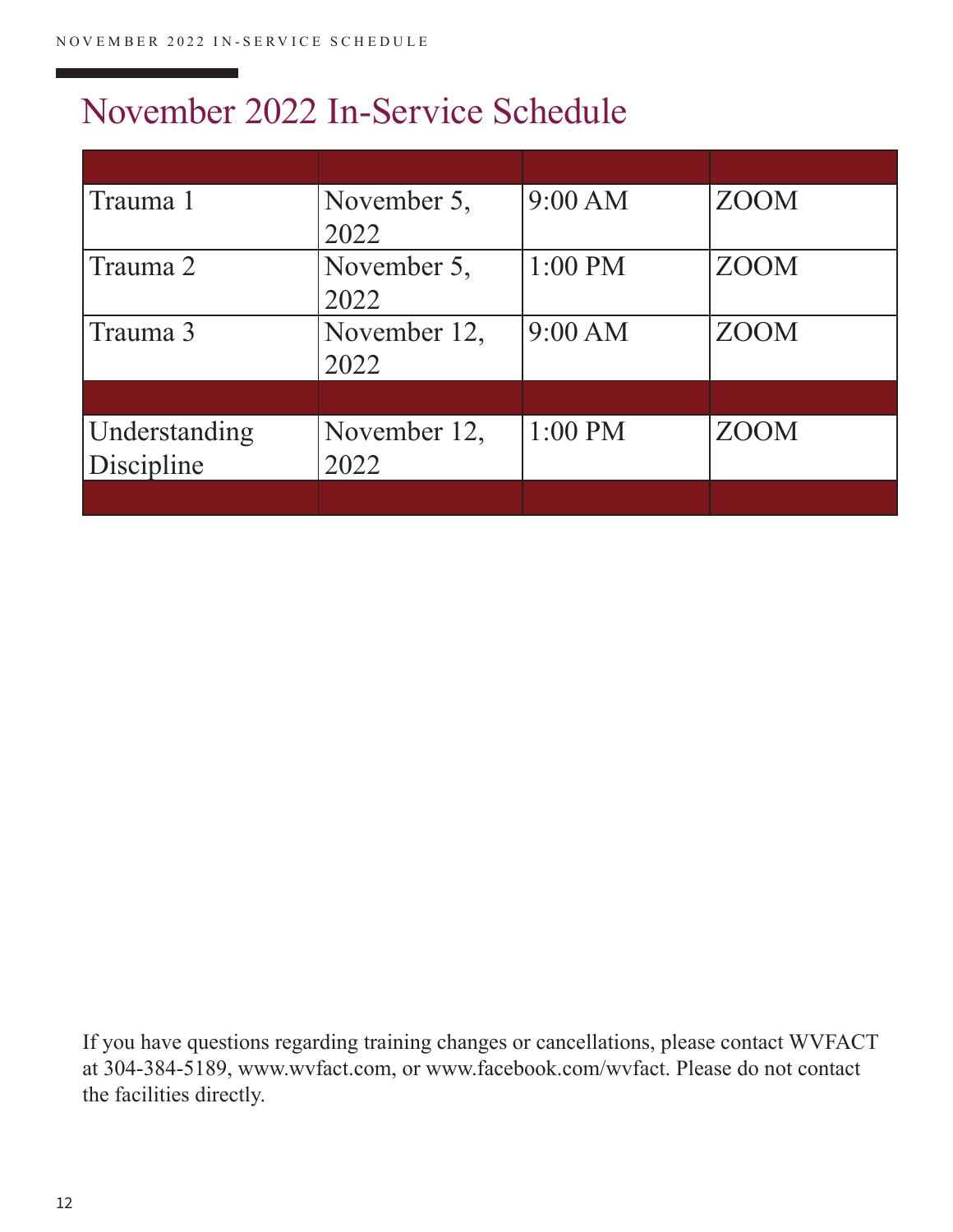### January 2023 In-Service Schedule

| Trauma 1       | January 21, 2023        | 9:00 AM   | <b>ZOOM</b> |
|----------------|-------------------------|-----------|-------------|
| Trauma 2       | January 21, 2023        | 1:00 PM   | <b>ZOOM</b> |
| Trauma 3       | January 28, 2023        | 9:00 AM   | <b>ZOOM</b> |
|                |                         |           |             |
| <b>ADHD</b> to | <b>January 28, 2023</b> | $1:00$ PM | <b>ZOOM</b> |
| Autism         |                         |           |             |
|                |                         |           |             |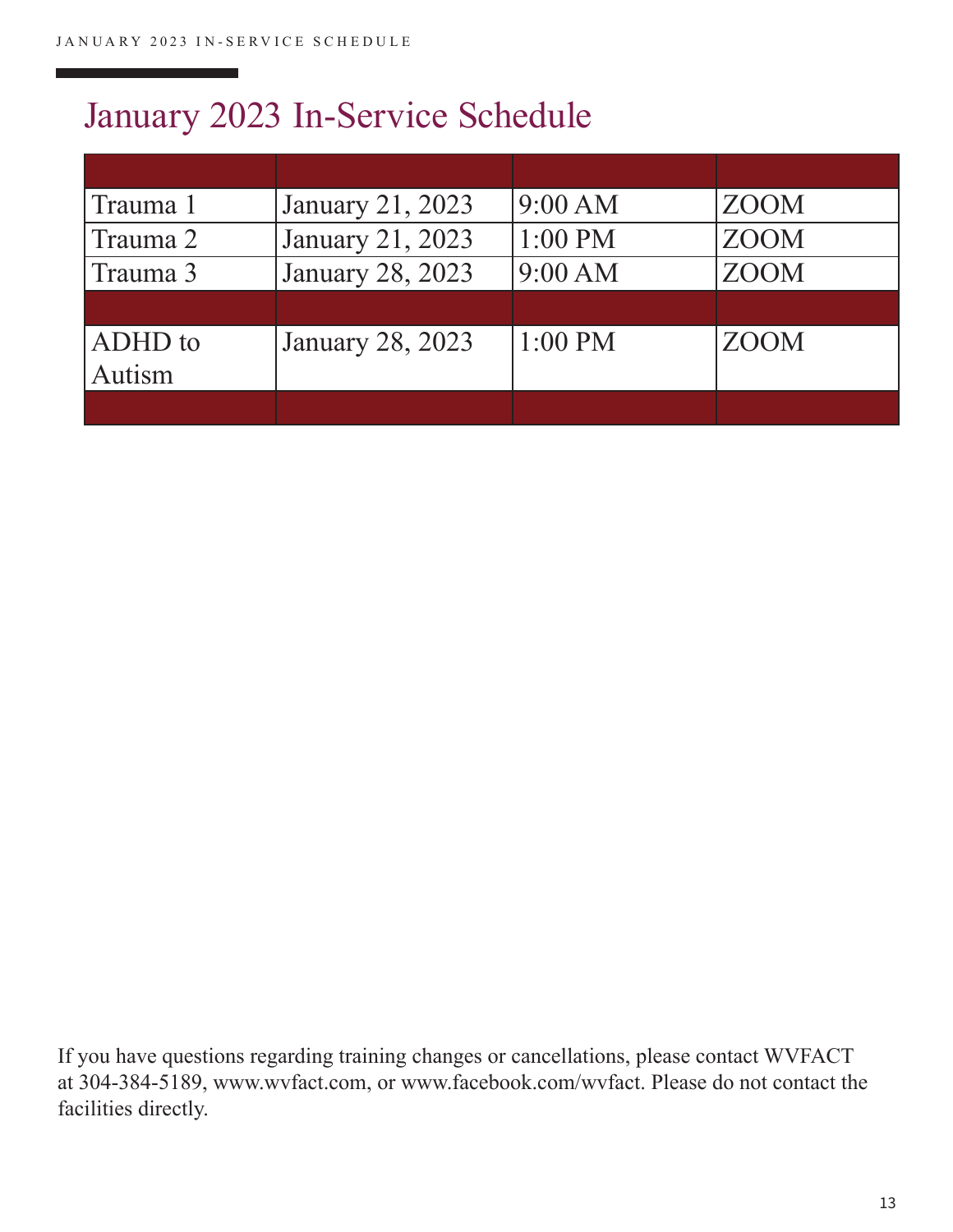### February 2023 In-Service Schedule

| Trauma 1                           | February 18, 2023 | 9:00 AM   | <b>ZOOM</b> |
|------------------------------------|-------------------|-----------|-------------|
| Trauma 2                           | Februray 18, 2023 | $1:00$ PM | <b>ZOOM</b> |
| Trauma 3                           | February 25, 2023 | 9:00 PM   | <b>ZOOM</b> |
|                                    |                   |           |             |
| <b>Understanding</b><br>Discipline | February 25, 2023 | $1:00$ PM | <b>ZOOM</b> |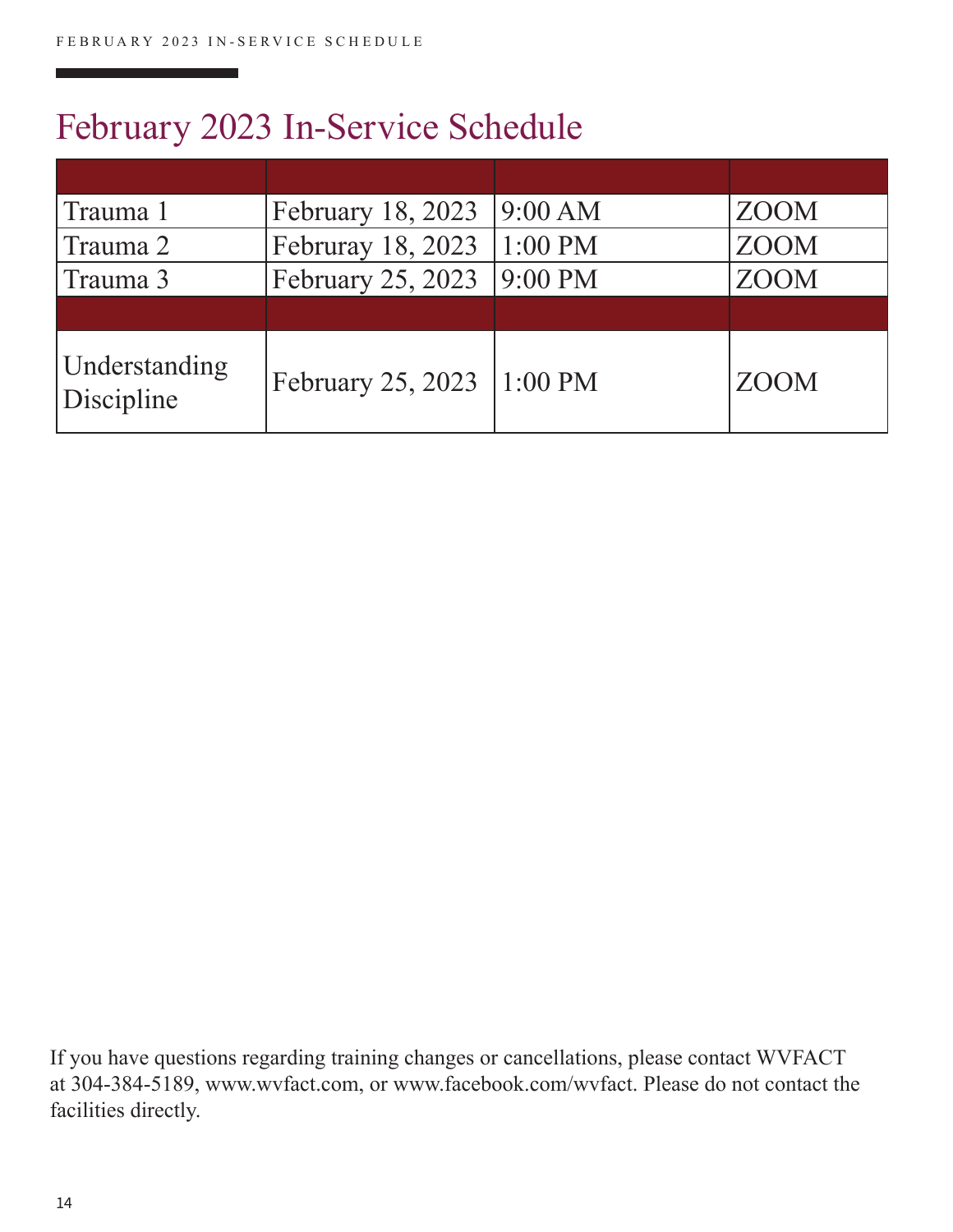#### March 2023 In-Service Schedule

| Trauma 1      | March 18, 2023 | 9:00 AM   | <b>ZOOM</b> |
|---------------|----------------|-----------|-------------|
| Trauma 2      | March 18, 2023 | $1:00$ PM | <b>ZOOM</b> |
| Trauma 3      | March 25, 2023 | 9:00 AM   | <b>ZOOM</b> |
|               |                |           |             |
| Teens In Care | March 25, 2023 | $1:00$ PM | <b>ZOOM</b> |
|               |                |           |             |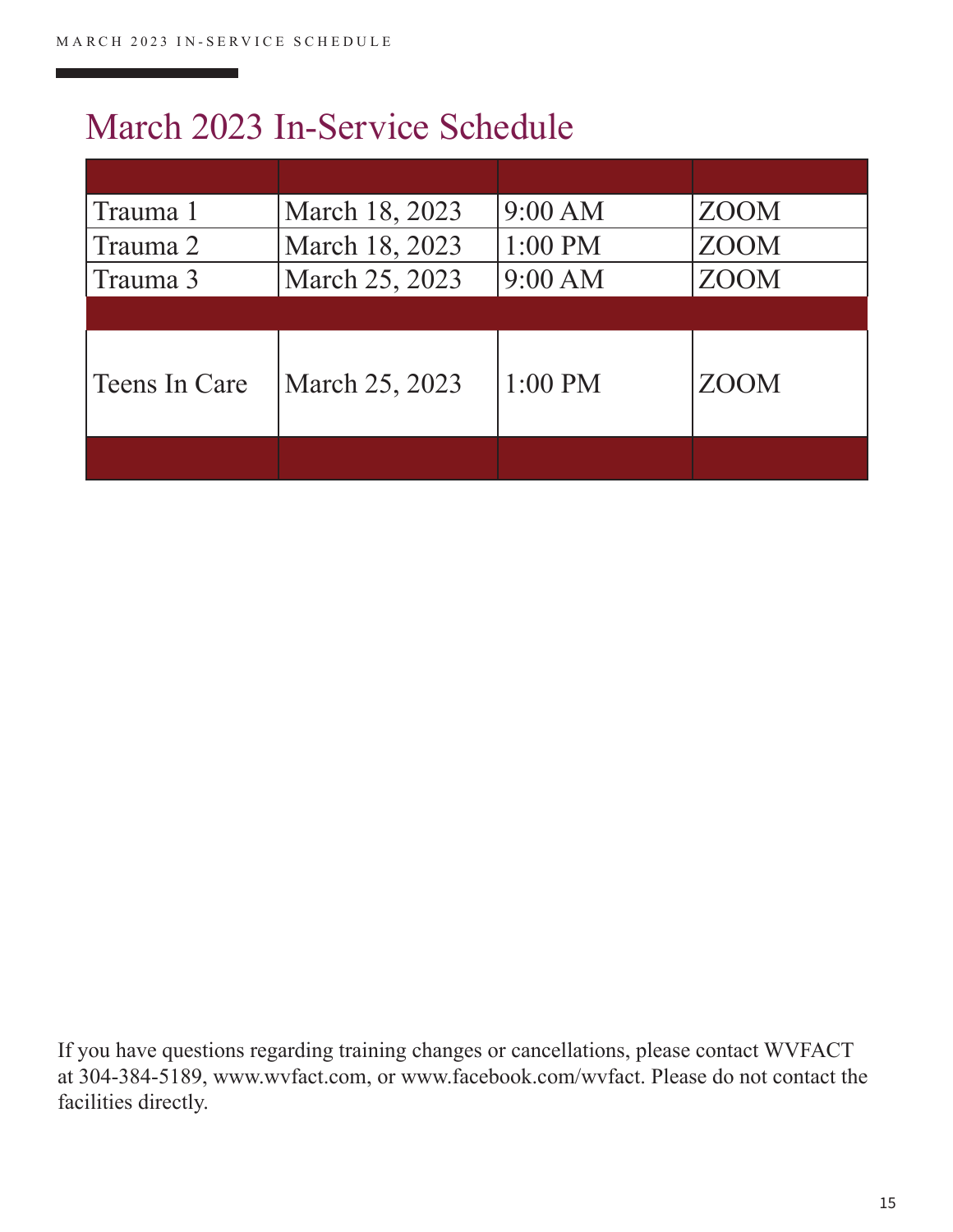### April 2023 In-Service Schedule

| Trauma 1                       | April 18, 2023 | $6:00 \text{ PM}$ | <b>ZOOM</b>      |
|--------------------------------|----------------|-------------------|------------------|
| Trauma 2                       | April 20, 2023 | 6:00 PM           | <b>ZOOM</b>      |
| Trauma 3                       | April 25, 2023 | 6:00 PM           | <b>ZOOM</b>      |
|                                |                |                   |                  |
| Communication<br><b>Skills</b> | April 27, 2023 | $6:00$ PM         | <b>ZOOM</b>      |
|                                |                |                   |                  |
| Trauma 1                       | April 22, 2023 | 9:00 AM           | <b>Welch CoA</b> |
|                                |                |                   |                  |
| Trauma 2                       | April 22, 2023 | $1:00$ PM         | Welch CoA        |
| Trauma 3                       | April 29, 2023 | 9:00 AM           | Welch CoA        |
|                                |                |                   |                  |
| <b>Cyber Safety</b>            | April 29, 2023 | $1:00$ PM         | Welch CoA        |

McDowell Commission on Aging (COA) is located at 725 Steward Street, Welch, WV 24801. To ensure we have adequate training materials available, please call the WVFACT office to register for this training.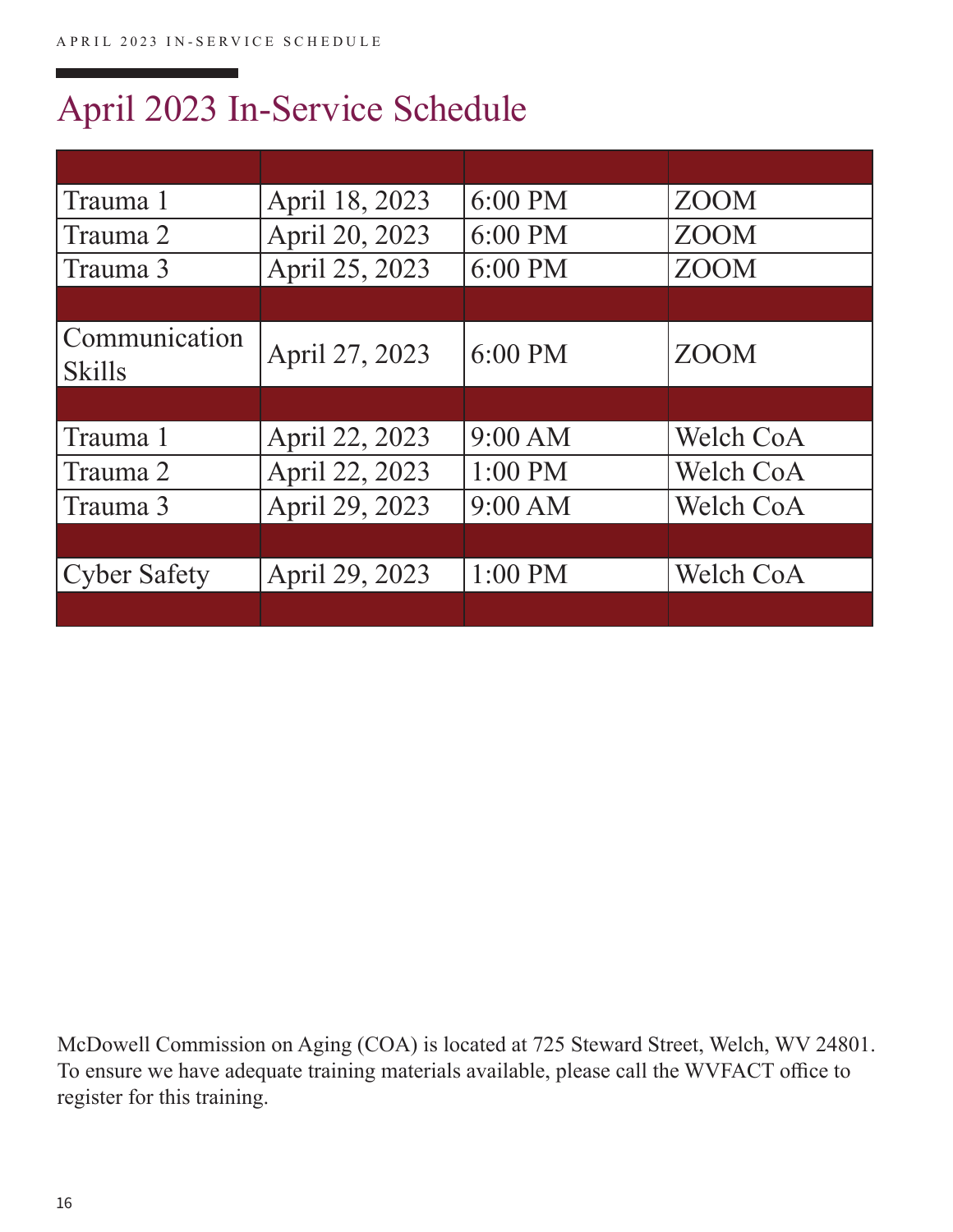## May 2023 In-Service Schedule

| Trauma 1   | May 13, 2023 | 9:00 AM   | <b>ZOOM</b> |
|------------|--------------|-----------|-------------|
| Trauma 2   | May 13, 2023 | $1:00$ PM | <b>ZOOM</b> |
| Trauma 3   | May 20, 2023 | 9:00 AM   | <b>ZOOM</b> |
|            |              |           |             |
| Resiliency | May 20, 2023 | $1:00$ PM | <b>ZOOM</b> |
|            |              |           |             |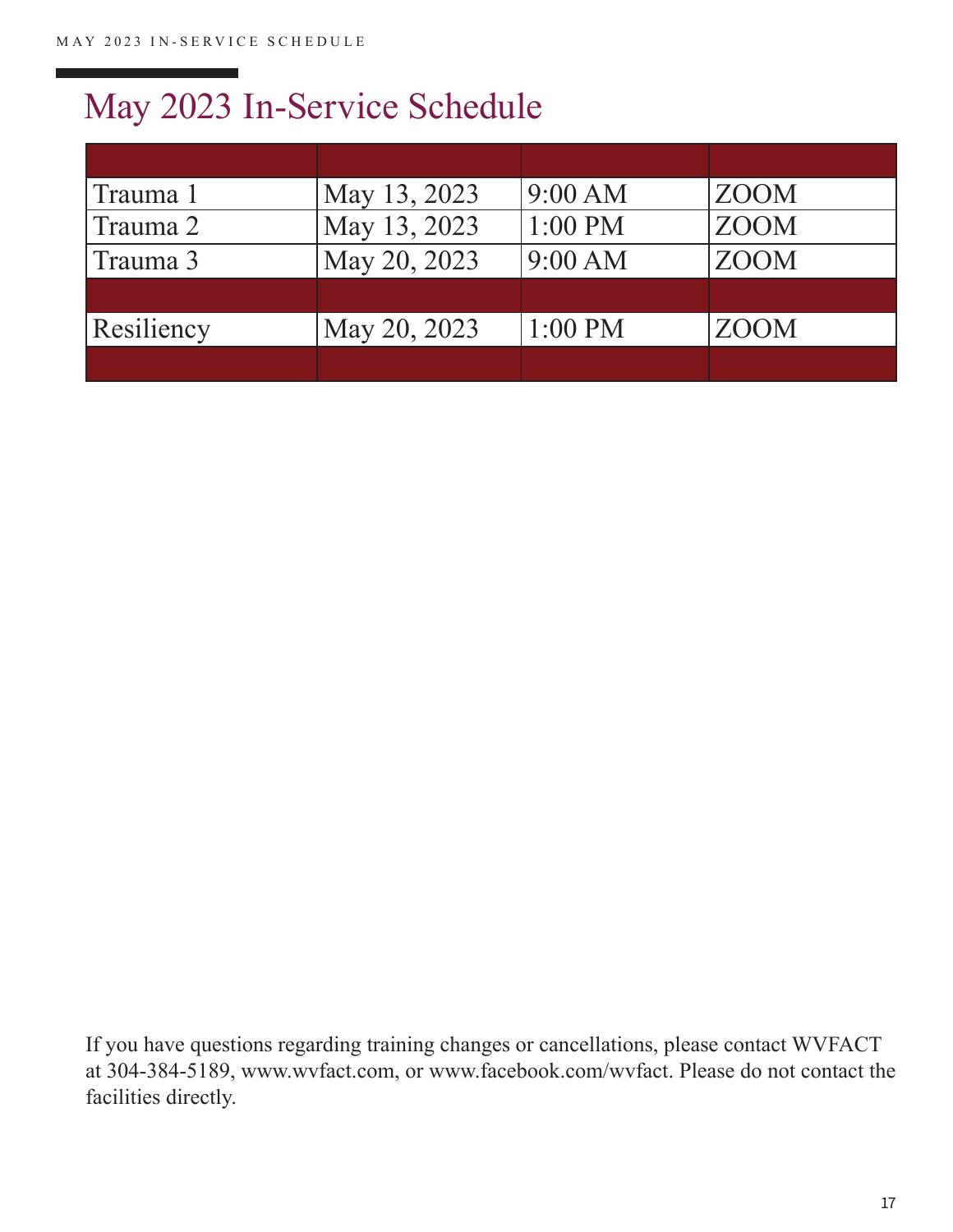#### June 2023 In-Service Schedule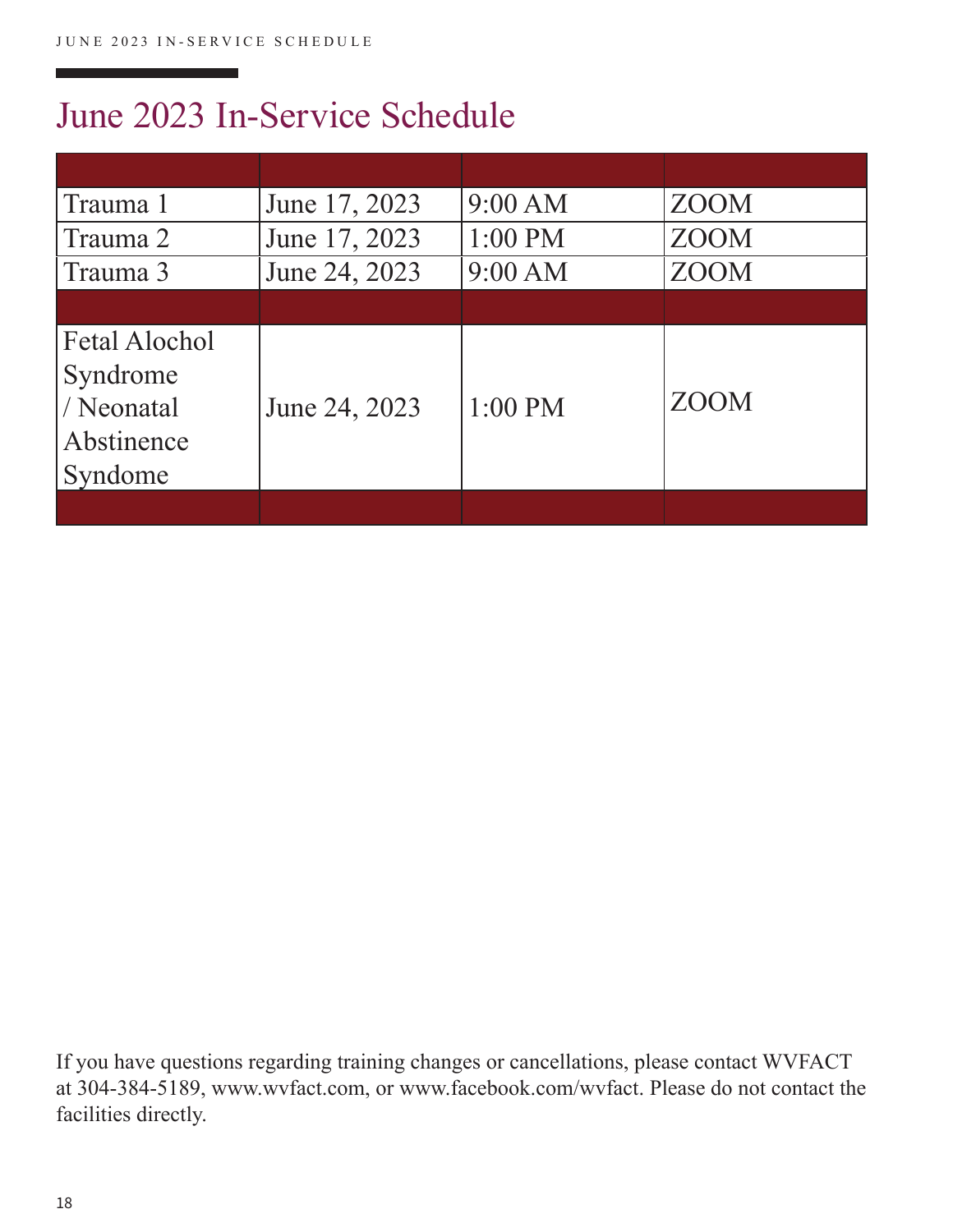#### Frequently Asked Questions

#### **Why do I have to take these trauma classes?**

Trauma can have different meanings to different people. In the instance of these classes the trauma talked about is the psychosocial, psychological, and emotional trauma that all children in foster care have endured. During these classes the instructors will guide participants in what to expect and how to aid in healing the unseen scars the trauma has inflicted.

#### **How many classes do I have to attend?**

The number of classes needed to continue the status as a certified foster home varies between agencies. To determine how many hours of training is needed to maintain the certification, please contact your homefinding agency.

#### **Do I have to attend the sessions in order?**

Trauma sessions do have to be taken in order, and cannot be taken out of order.

#### **How will I know if my In-Service is canceled?**

If an In-Service does not have the required number of registered participants, the training will be canceled the day of the training. Every effort is made to contact the registered participants if the session is canceled. Once the decision has been made to cancel the session, the information is passed on to the homefinders and posted on the WVFACT.come site as well as on the facebook page (www.facebook.com/wvfact). Registrants are always encouraged to check with these websites or contact the Social Work Department of Concord University to verify if a session has been canceled. You can reach the Social Work Department at 3043845189 or by E-Mail at wvfact@concord.edu.